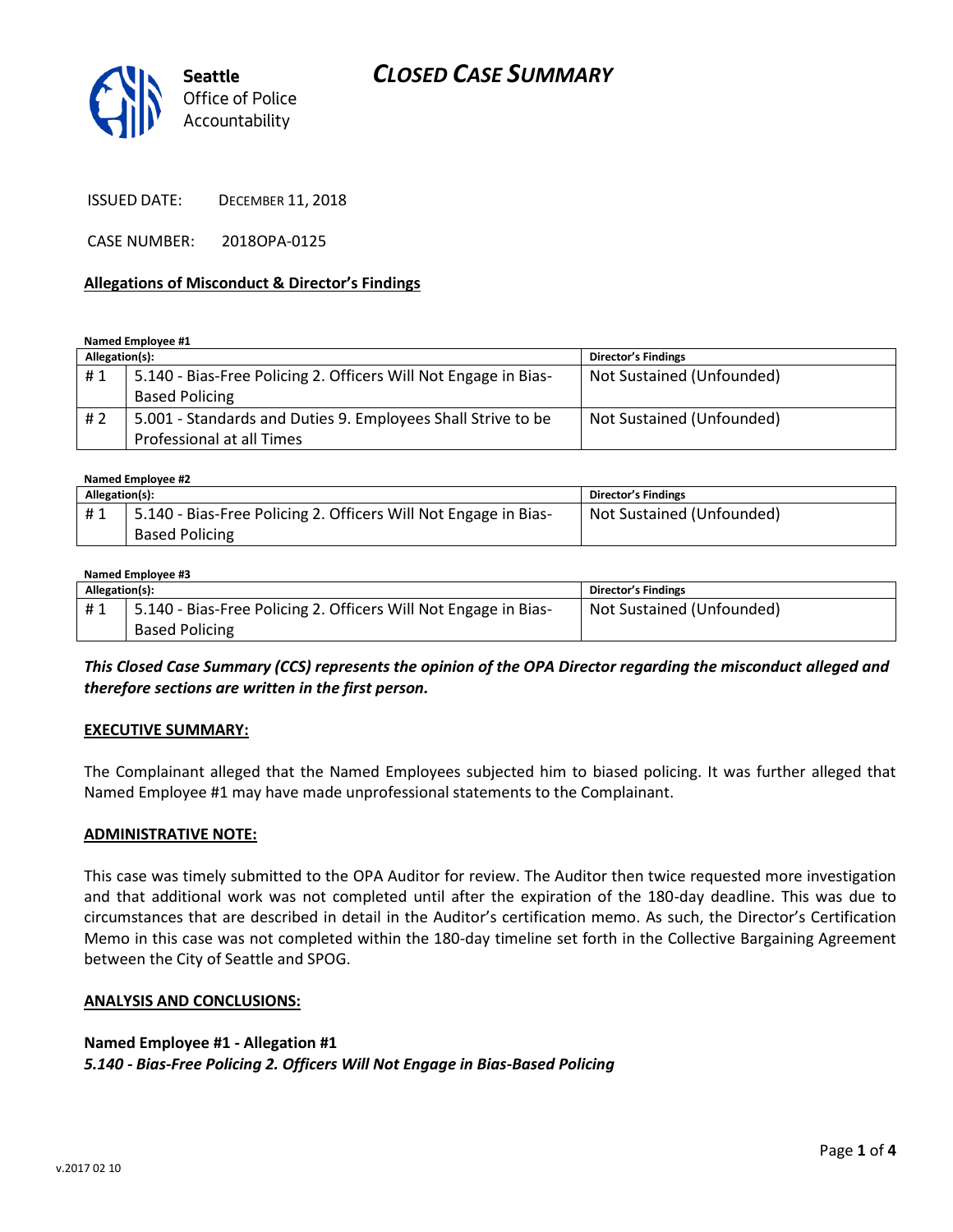

# *CLOSE CASE SUMMARY*

OPA CASE NUMBER: 2018OPA-0125

Officers responded to a call concerning individuals who were attempting to prevent a car from being towed. An update to the call indicated that a male subject acted aggressively towards a Parking Enforcement Officer and described the subject.

Named Employee #1 (NE#1) and Named Employee #3 (NE#3) responded to the call and detained the Complainant. The officers determined that he matched the description and, based on their investigation, developed probable cause to place him under arrest.

While he was being transported to the precinct, the Complainant used pejorative terms towards NE#1 and NE#3. He then began pleading with the officers to not take him to jail. At one point, NE#1 stated to him: "So close your mouth, stop, just stop, we will make our decision…because the more you talk, the more I want to take you to jail." Several minutes later, NE#1 again told the Complainant: "just keep your mouth shut."

The Complainant was placed into a holding cell and his arrest was screened by Named Employee #2 (NE#2). NE#2 recommended that the officers not book the Complainant into jail, but instead charge-by-officer. The officers then released the Complainant from the precinct and informed him that, while he was not being booked into jail, the officers were going to request that charges be filed by a prosecutor.

At that time, NE#1 stated to the Complainant: "Frankly, we have better things to do then deal with you driving with a boot van. If it were 3 a.m. and I had nothing better to do, I would take you to jail 10 times out of 10 because I don't like your attitude." The Complainant apologized and NE#1 responded:

> You've already made it very clear that you apologize when you think you can get something out of it, but when you think you're going to jail, you have a big tough guy attitude, and I don't appreciate that. So, if I had nothing better to do today, well, you'd be in jail.

Approximately three hours later, the officers responded to another call involving the Complainant in the same location. The call again indicated that individuals were trying to remove a boot from a vehicle. The officers contacted the Complainant and determined that he had paid to have the boot removed. At that point, the Complainant stated to the Named Employees: "You're all racist ass motherfuckers, fucking bitches." He also referred to the Named Employees as "fucking pigs." No law enforcement action was taken towards the Complainant at that time. Given his complaint of bias, he spoke with a Lieutenant at the scene and requested that she file an OPA complaint on his behalf. The Lieutenant did so and this investigation ensued.

SPD policy prohibits biased policing, which it defines as "the different treatment of any person by officers motivated by any characteristic of protected classes under state, federal, and local laws as well other discernible personal characteristics of an individual." (SPD Policy 5.140.) This includes different treatment based on the race of the subject. (*See id*.)

Based on OPA's review of the record, there is no evidence establishing that the Named Employees engaged in biased policing. Instead, the evidence indicates that there was probable cause supporting the Complainant's arrest and that his conduct, not his race, was the reason that law enforcement action was taken against him. For these reasons, I recommend that this allegation be Not Sustained – Unfounded.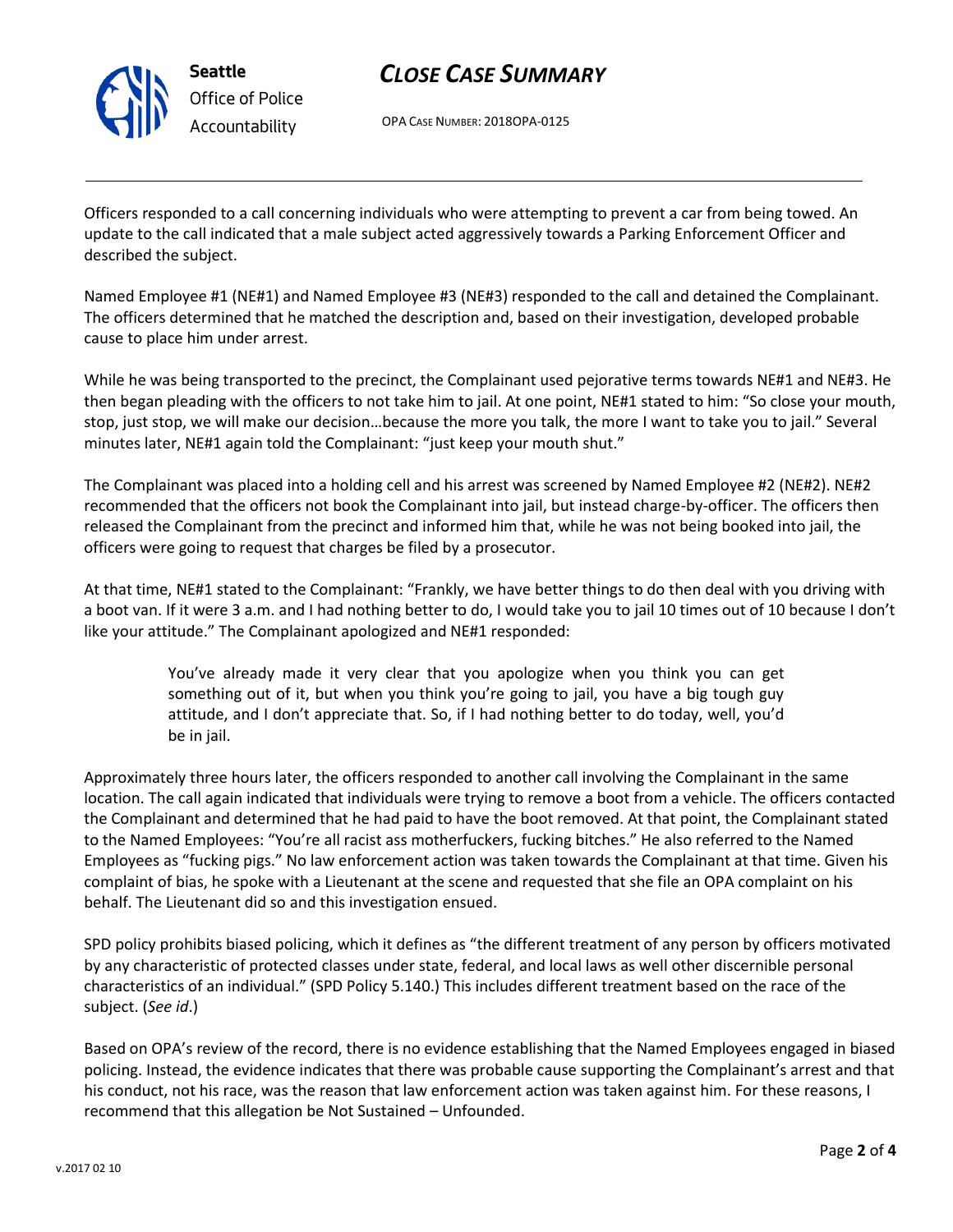

## *CLOSE CASE SUMMARY*

OPA CASE NUMBER: 2018OPA-0125

Recommended Finding: **Not Sustained (Unfounded)**

# **Named Employee #1 - Allegation #2**

*5.001 - Standards and Duties 9. Employees Shall Strive to be Professional at all Times*

It was alleged that some of NE#1's interactions with the Complainant, which are detailed above, were unprofessional.

SPD Policy 5.001-POL-9 requires that SPD employees "strive to be professional at all times." The policy further instructs that "employees may not engage in behavior that undermines public trust in the Department, the officer, or other officers." (SPD Policy 5.001-POL-9.) The policy further states the following: "Any time employees represent the Department or identify themselves as police officers or Department employees, they will not use profanity directed as an insult or any language that is derogatory, contemptuous, or disrespectful toward any person." (*Id*.) Lastly, the policy instructs Department employees to "avoid unnecessary escalation of events even if those events do not end in reportable uses of force." (*Id*.)

Based on my review of the totality of the record, including the Department video that captured the interactions between the Complainant and the Named Employees, I do not feel that NE#1's statements were unprofessional. He certainly spoke harshly with the Complainant; however, the Complainant was difficult and, at times, very disrespectful towards the officers. I have particular concern with NE#1's repeated statements that, if he had nothing better to do, he would have booked the Complainant into jail and that he would have done so based on the Complainant's attitude. However problematic I find these statements, I do not necessarily believe that they rise of the level of violating Department policy. That being said, I would caution NE#1 to avoid such comments moving forward. Ultimately, I think that NE#1 was correct when he stated that the Complainant was contrite when he wanted something but aggressive and rude otherwise. Indeed, that was the case when they later interacted with the Complainant and he swore at them.

Given the above, and while expressing OPA's concern regarding some of NE#1's statements, I recommend that this allegation be Not Sustained – Unfounded.

## Recommended Finding: **Not Sustained (Unfounded)**

## **Named Employee #2 - Allegation #1** *5.140 - Bias-Free Policing 2. Officers Will Not Engage in Bias-Based Policing*

For the same reasons as stated above (*see* Named Employee #1, Allegation #1), I recommend that this allegation be Not Sustained – Unfounded.

Recommended Finding: **Not Sustained (Unfounded)**